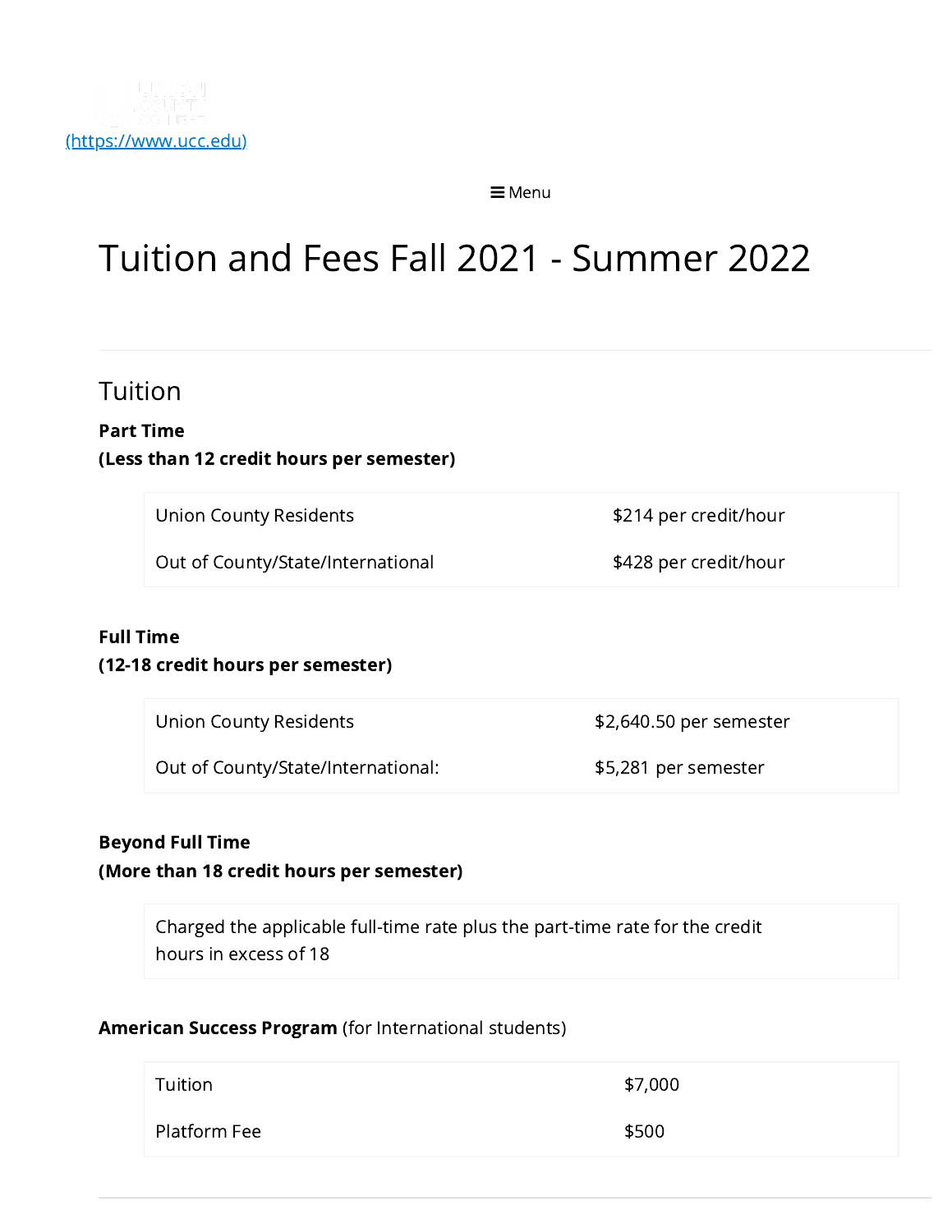Tuition charges will be computed based on a student's residency on record on the first day of a semester:

- Union County Residents: Applicants with an address in Union County for a period of 12 months prior to the first scheduled day of a semester.
- Out-of-County: Applicants who for a period of 12 months prior to the first scheduled day of a semester have an address outside of Union County, but within the United States.
- International: Applicants who for a period of 12 months prior to the first scheduled day of a semester have not resided in the United States.

| <b>Credits</b> | <b>Union County Resident</b> | <b>Out of County</b><br><b>Out of State</b><br><b>International</b> |
|----------------|------------------------------|---------------------------------------------------------------------|
| 1              | \$214                        | \$428                                                               |
| $\overline{2}$ | \$428                        | \$856                                                               |
| $\mathsf 3$    | \$642                        | \$1,284                                                             |
| $\overline{4}$ | \$856                        | \$1,712                                                             |
| 5              | \$1,070                      | \$2,140                                                             |
| $\sqrt{6}$     | \$1,284                      | \$2,568                                                             |
| $\overline{7}$ | \$1,498                      | \$2,996                                                             |
| $\,8\,$        | \$1,712                      | \$3,424                                                             |
| $\mathsf 9$    | \$1,926                      | \$3,852                                                             |
| $10$           | \$2,140                      | \$4,280                                                             |
| 11             | \$2,354                      | \$4,708                                                             |
| 12-18          | \$2,640.50                   | \$5,281                                                             |

### Fees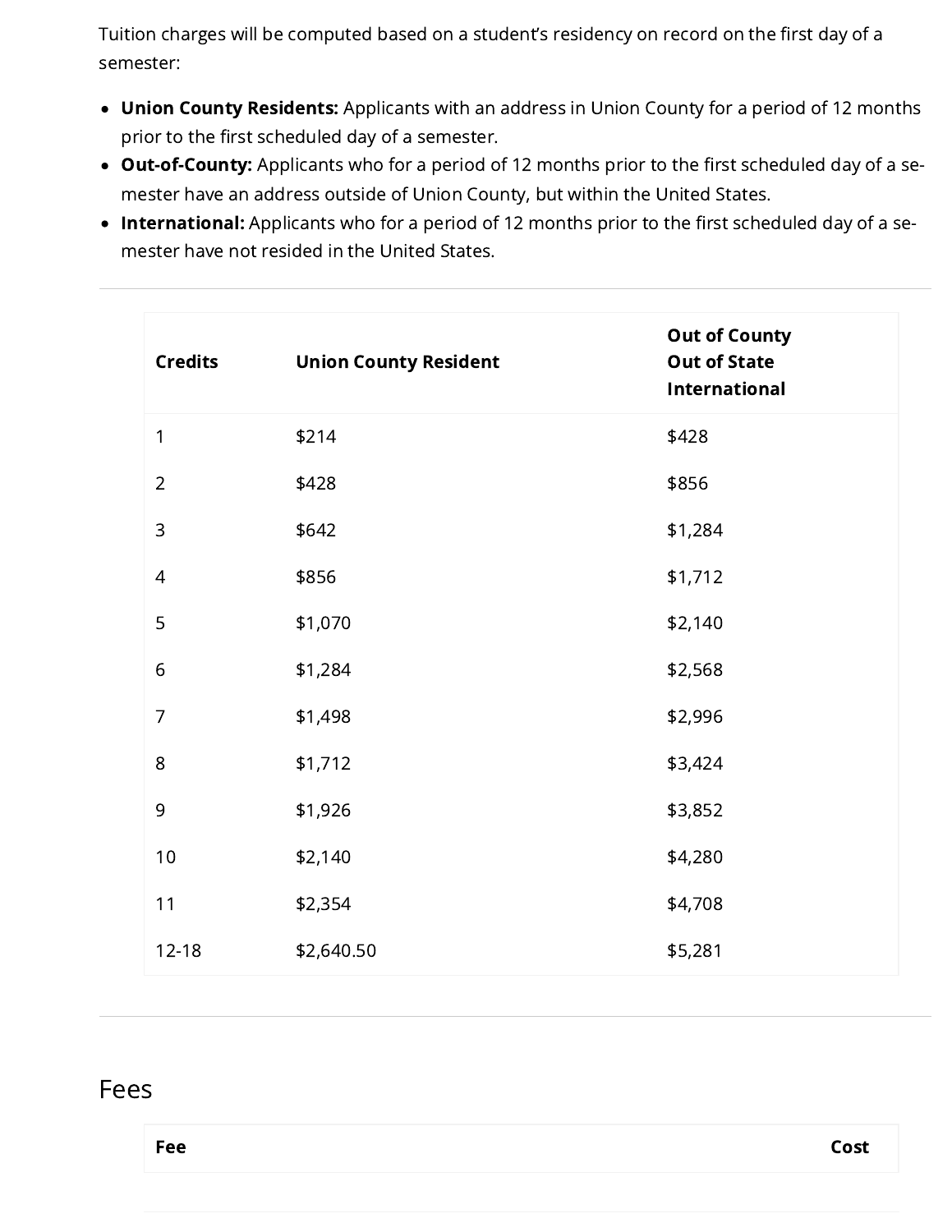| Fee                                                                                                                                                                  | Cost            |
|----------------------------------------------------------------------------------------------------------------------------------------------------------------------|-----------------|
| <b>Application Fee</b>                                                                                                                                               | \$10            |
| <b>Book Subscription Annual Fee</b><br>(no refund after semester/term start)<br>- View Book Subscription Fee Details<br>(https://www.ucc.edu/unionbooksubscription/) | \$140           |
| Diploma Replacement Fee                                                                                                                                              | \$30            |
| ESL Program Fee (per semester)                                                                                                                                       | \$35            |
| I.D. Replacement Fee                                                                                                                                                 | \$5             |
| International Student Registration Fee                                                                                                                               | \$250           |
| Late Payment Fee<br>(Charged per month until balance is paid in full.)                                                                                               | \$35            |
| <b>Online Course Fee</b><br>(per course)                                                                                                                             | \$25            |
| Parking Fee Per Year (June through May)<br>Parking Fee (Spring Only)                                                                                                 | \$65<br>\$32.50 |
| Payment Plan Fee                                                                                                                                                     | \$35            |
| Return Check Fee                                                                                                                                                     | \$40            |
| <b>Senior Registration Fee</b>                                                                                                                                       | \$15            |
| <b>Technology Fee</b><br>(One-Time Fee - Laptop)<br>- View Technology Fee Details (/techfee/)                                                                        | \$500           |
| <b>Transcript Fee</b>                                                                                                                                                | \$10            |
| Unemployed Student Registration Fee                                                                                                                                  | \$20            |
| Union American Honors Program Fee<br>(One-time fee charged in first semester)                                                                                        | \$600           |

Nursing Program-Specific Fees:

Nursing Clinical Fees – per credit hour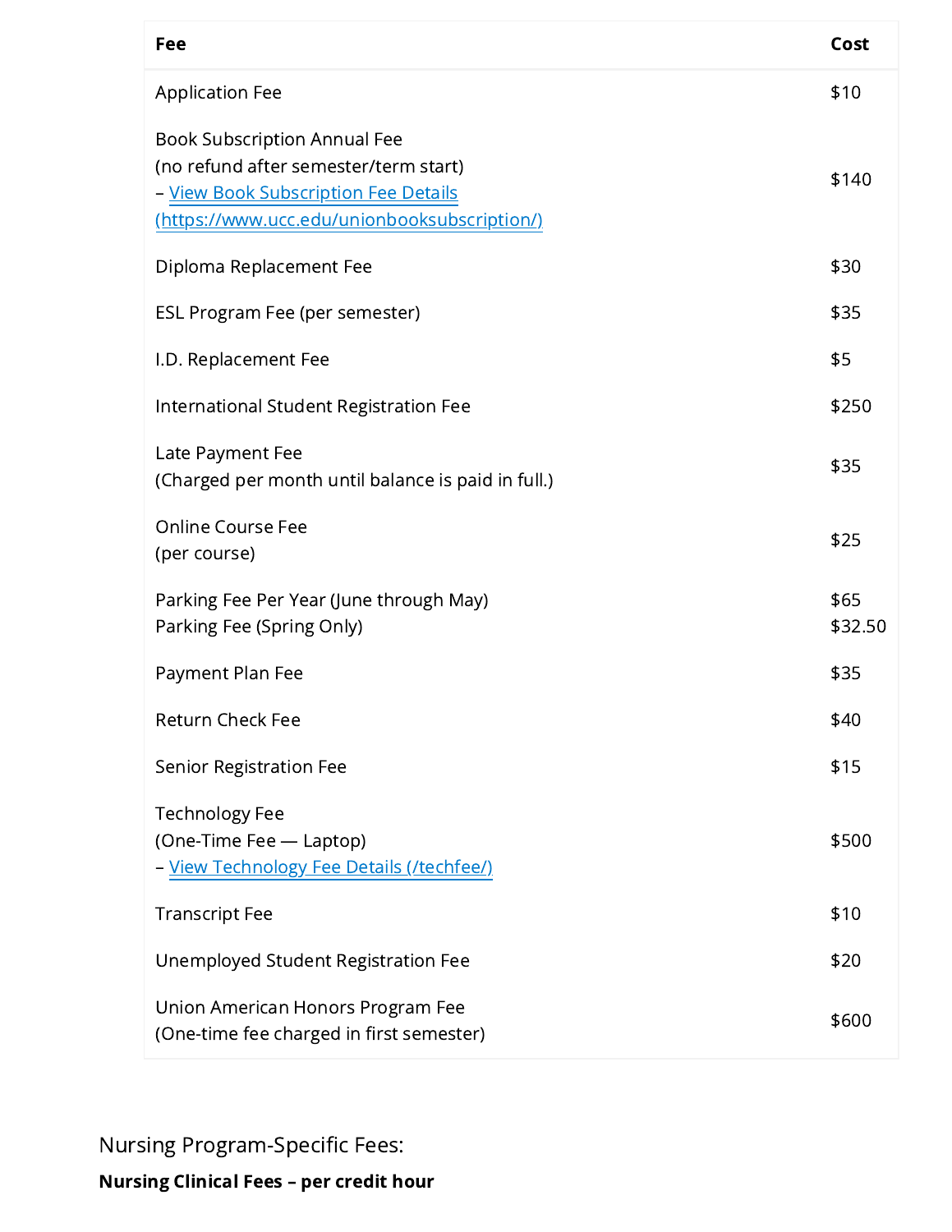| <b>Practical Nursing</b> | See PNU Course Fees below |
|--------------------------|---------------------------|
| Trinitas                 | \$748                     |

## Nursing Fees – other

| <b>Practical Nursing Student Health Fee</b><br><b>PNU 190</b>                                                              | \$25  |
|----------------------------------------------------------------------------------------------------------------------------|-------|
| Practical Nursing Testing Fee (per course)<br>PNU 190, 191, 210, 211                                                       | \$50  |
| <b>Trinitas Convocation Fee</b><br>NURE 232, 290                                                                           | \$100 |
| Trinitas Course Technology Fee (per credit hour)<br>NURE 130, 131, 132, 212, 231, 232, 250, 260, 270, 280, 290             | \$50  |
| Trinitas ID Badge Replacement Fee                                                                                          | \$10  |
| <b>Trinitas NCLEX Review/Testing Fee</b><br>NURE 232, 290                                                                  | \$450 |
| <b>Trinitas Student Health Fee</b><br><b>NURE 131, 250</b>                                                                 | \$100 |
| *JFK Medical Center Muhlenberg Harold B. & Dorothy A. Snyder Schools should<br>be contacted for their latest fee schedule* |       |

## Course-Specific Fees:

| <u>View Course Fees</u> |  |  |  |
|-------------------------|--|--|--|
|                         |  |  |  |

| Fee                                        | Cost |
|--------------------------------------------|------|
| ACC 203, 205                               | \$35 |
| ACC 210                                    | \$50 |
| ADM 101, 102, 110, 131, 140, 213, 214, 216 | \$35 |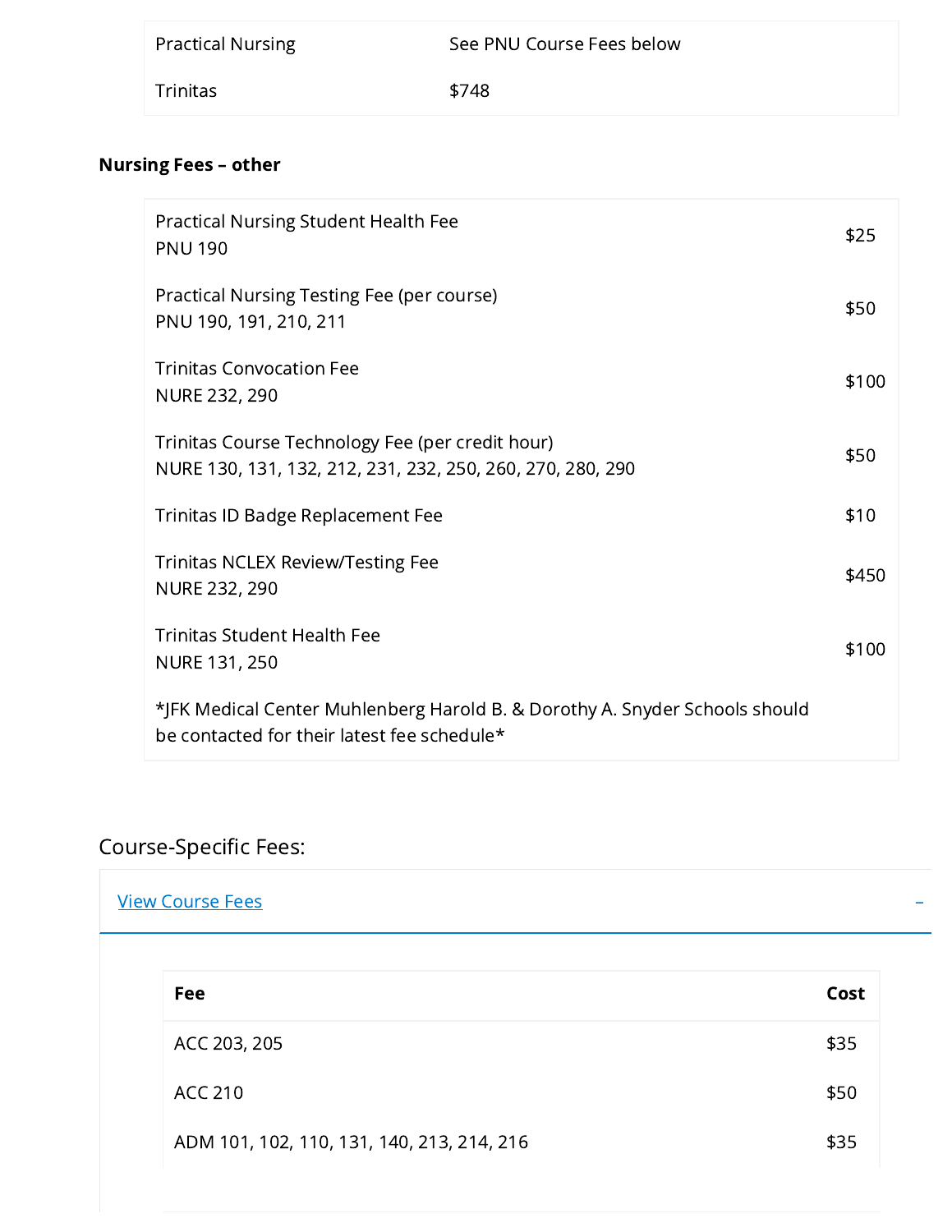| Fee                                                            | Cost  |
|----------------------------------------------------------------|-------|
| ARC 101,102, 105, 205, 206, 218                                | \$65  |
| ARC 210, 224                                                   | \$35  |
| ASL 101 102, 103, 104, 201, 210                                | \$35  |
| <b>ASL 202</b>                                                 | \$65  |
| AST 101, 102                                                   | \$50  |
| AUT 100, 101, 102, 103, 121, 122, 131, 201, 202, 203, 204, 232 | \$240 |
| BIO 204, 208                                                   | \$40  |
| BIOL 101, 102, 103, 104, 105, 106, 108, 111, 112               | \$65  |
| CHEL 101, 105, 111, 112, 114, 211, 212                         | \$65  |
| <b>CHEL 113</b>                                                | \$45  |
| CIS/CST 100, 101, 111                                          | \$50  |
| <b>CIT 290</b>                                                 | \$25  |
| CSC/CST 115                                                    | \$35  |
| CIS/CST 120                                                    | \$35  |
| CIS/CST 130, 204, 210                                          | \$50  |
| <b>CSC 100/CST 161</b>                                         | \$50  |
| CSC 101/CST 162                                                | \$50  |
| CSC 102/CST 261                                                | \$50  |
| CSC/CST 226                                                    | \$50  |
| CSC/CST 222                                                    | \$50  |
| COM 100, 103, 107, 112, 216                                    | \$50  |
| COM 102, 106, 202, 206                                         | \$35  |
| <b>DBI 210</b>                                                 | \$25  |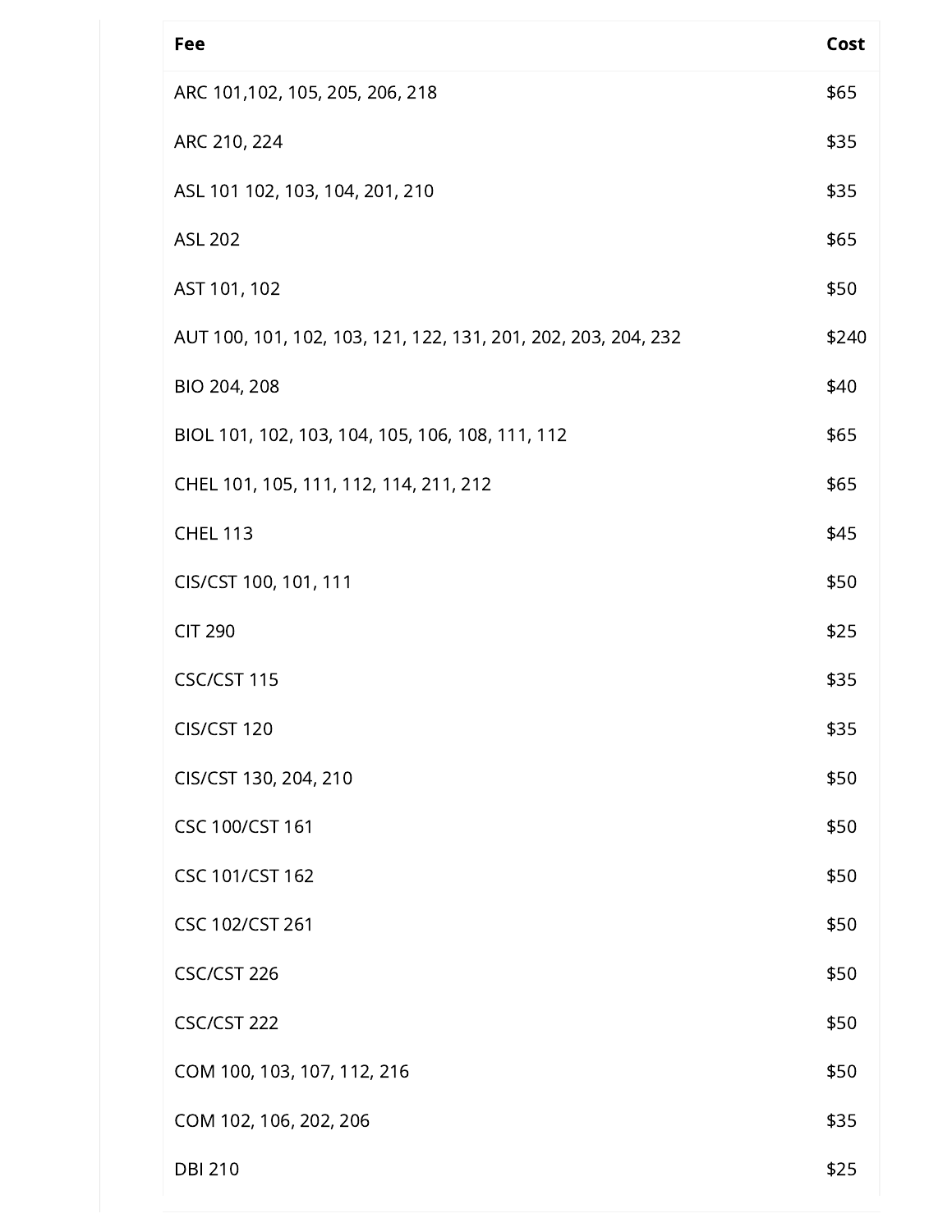| Fee                                                                                             | Cost |
|-------------------------------------------------------------------------------------------------|------|
| EETL 101, 102                                                                                   | \$50 |
| EETL 111, 211, 270                                                                              | \$65 |
| <b>EETL 213</b>                                                                                 | \$60 |
| EGG 111, 201, 205                                                                               | \$35 |
| EGG 203, 207                                                                                    | \$60 |
| <b>EGGL 101</b>                                                                                 | \$65 |
| <b>EMT</b>                                                                                      | \$65 |
| ENG 081, 091, 096, 097                                                                          | \$35 |
| <b>FIA 103</b>                                                                                  | \$30 |
| FIA 104, 125                                                                                    | \$35 |
| FIA 130, 202                                                                                    | \$50 |
| FIA 230, 204                                                                                    | \$50 |
| GDP 101, 110, 115                                                                               | \$35 |
| GDP 201, 210                                                                                    | \$50 |
| <b>GDP 215</b>                                                                                  | \$30 |
| GEY 101, 102, 121                                                                               | \$35 |
| <b>ITA 112</b>                                                                                  | \$10 |
| MAT 016, 017, 019, 021, 022, 113, 119, 125, 127, 143, 144, 146, 172, 246,<br>265, 267, 271, 272 | \$35 |
| MAT 117, 171                                                                                    | \$20 |
| <b>MAT 155</b>                                                                                  | \$50 |
| METL 106, 109, 219                                                                              | \$65 |
| PED 101                                                                                         | \$5  |